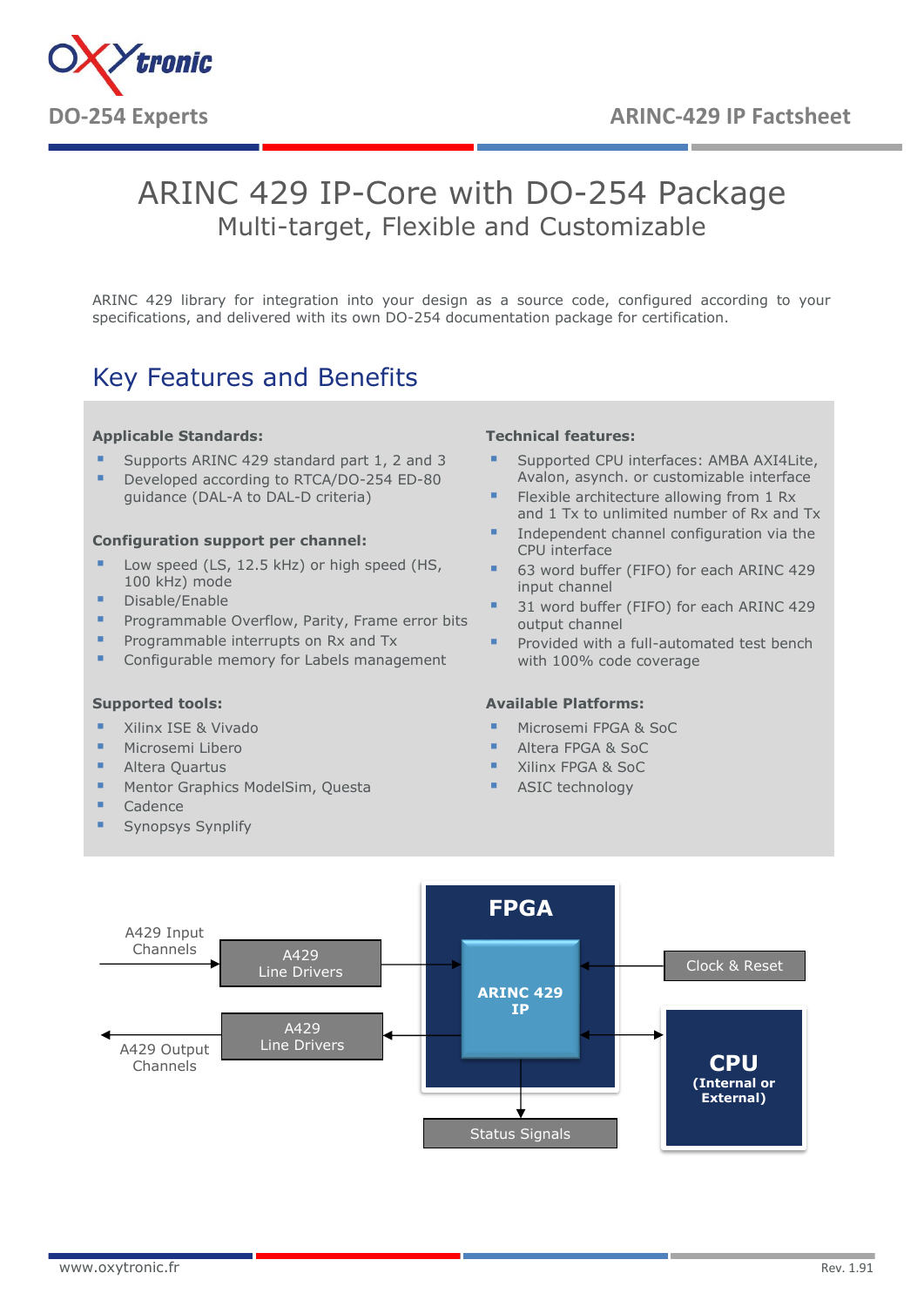

## General description

The ARINC-429 IP Core is a multi-channel ARINC 429 transmitter and receiver core for serial communication in airborne applications. The IP is developed, validated & licensed by Oxytronic.

This IP Core has been developed according to the RTCA/DO-254 ED-80 guidelines. These guidelines are required by the Airworthiness Certification Authorities (EASA and FAA) for hardware developments that need to be certified for the use in commercial aircraft equipment.

The IP Core incorporates various state-of-the-art CPU interfaces which can easily be connected to your required interface. Each individual channel can be configured according to your specifications.

Each channel contains a specific buffer (FIFO), incorporated in the IP. This allows efficient data transfer between CPU and the IP.

## Documentation and Data items

### *Basic deliverables*

- Datasheet
- **IP ARINC-429 Netlist**
- Functional verification test bench obtaining 100% code coverage
- Simulation and implementation scripts and logs in order to regenerate the same functional behavior
- Implementation results

### *Deliverables for RTCA/DO-254 certification*

- VHDL RTL sources compliant to the Oxytronic coding standard
- Delivered Documents (part of the IP package deliverables):

Certification Liaison Process

- Plan for Hardware Aspect of Certification (PHAC)
	- Hardware Accomplishment Summary

Hardware Planning Process

- Hardware Development Plan
- Hardware Validation and Verification Plan (HVVP)
- Configuration Management Plan
- Hardware Process Assurance Plan

Hardware Development Process

- Requirements capture
- Conceptual design data
- Detailed design data

Hardware Verification and Validation Process

- Traceability Matrices
- Hardware Verification Procedures
- Verification Reports

Hardware Configuration Management Process

- Hardware Configuration Index
- Hardware Environment Configuration Index

#### Hardware Process Assurance Process

- Audit report
- **Records**
- Available Documents (for audit purpose only, not part of the IP package deliverables):
	- Hardware Verification and Validation Process
		- All reviews, audits and corresponding checklists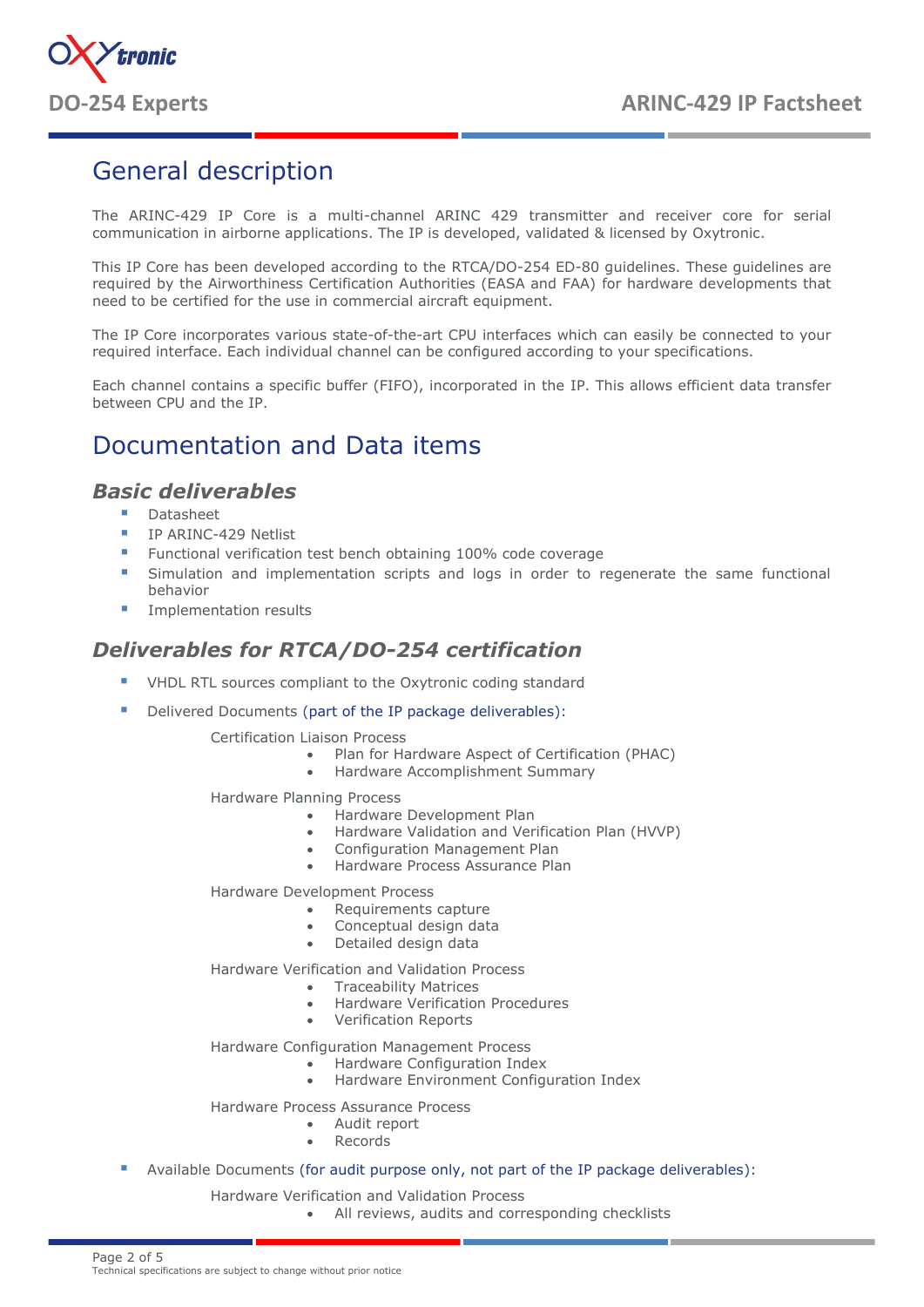

## *Implementation Data*

| <b>Device</b>                     | <b>Description</b>                                      | <b>System Clock</b> | <b>Needed Resources</b>                       |
|-----------------------------------|---------------------------------------------------------|---------------------|-----------------------------------------------|
| Microsemi PROAsic3<br>A3P015      | - 32 Rx channels<br>- 16 Tx channels<br>- CPU interface | 50 MHz              | - 20199 core cells<br>- 20 memory blocks      |
| Microsemi PROAsic3<br>A3P015      | - 1 Rx channels<br>- 1 Tx channels<br>- CPU interface   | 50 MHz              | - 1189 core cells<br>- 4 memory blocks        |
| Microsemi Igloo2<br>M2GL050T      | - 32 Rx channels<br>- 16 Tx channels<br>- CPU interface | 50 MHz              | - 8137 LUTs / 7886 SLEs<br>- 20 memory blocks |
| Microsemi Igloo2<br>M2GL050T      | - 1 Rx channels<br>- 1 Tx channels<br>- CPU interface   | <b>50 MHz</b>       | - 580 LUTs / 492 SLEs<br>- 4 memory blocks    |
| Microsemi SmartFusion2<br>M2S050T | - 32 Rx channels<br>- 16 Tx channels<br>- CPU interface | <b>50 MHz</b>       | - 8137 LUTs / 7886 SLEs<br>- 20 memory blocks |
| Microsemi SmartFusion2<br>M2S050T | - 1 Rx channels<br>- 1 Tx channels<br>- CPU interface   | 50 MHz              | - 580 LUTs / 492 SLEs<br>- 4 memory blocks    |
| Altera Cyclone V<br>5CEBA2        | - 32 Rx channels<br>- 16 Tx channels<br>- CPU interface | 50MHz               | - 4244 ALMs<br>- 10 memory blocks             |
| Altera Cyclone V<br>5CEBA2        | - 1 Rx channels<br>- 1 Tx channels<br>- CPU interface   | 50MHz               | - 259 ALMs<br>- 2 memory blocks               |
| Altera Arria10<br>10AS016E3       | - 32 Rx channels<br>- 16 Tx channels<br>- CPU interface | 50MHz               | - 4251 ALMs<br>- 10 memory blocks             |
| Altera Arria10<br>10AS016E3       | - 1 Rx channels<br>- 1 Tx channels<br>- CPU interface   | 50MHz               | - 259 ALMs<br>- 2 memory blocks               |
| Xilinx Spartan 6 xc6slx75         | - 32 Rx channels<br>- 16 Tx channels<br>- CPU interface | <b>50 MHz</b>       | - 8162 LUTs/Registers<br>- 10 memory blocs    |
| Xilinx Spartan 6 xc6slx4          | - 1 Rx channels<br>- 1 Tx channels<br>- CPU interface   | 50 MHz              | - 471 LUTs/Registers<br>- 2 memory blocs      |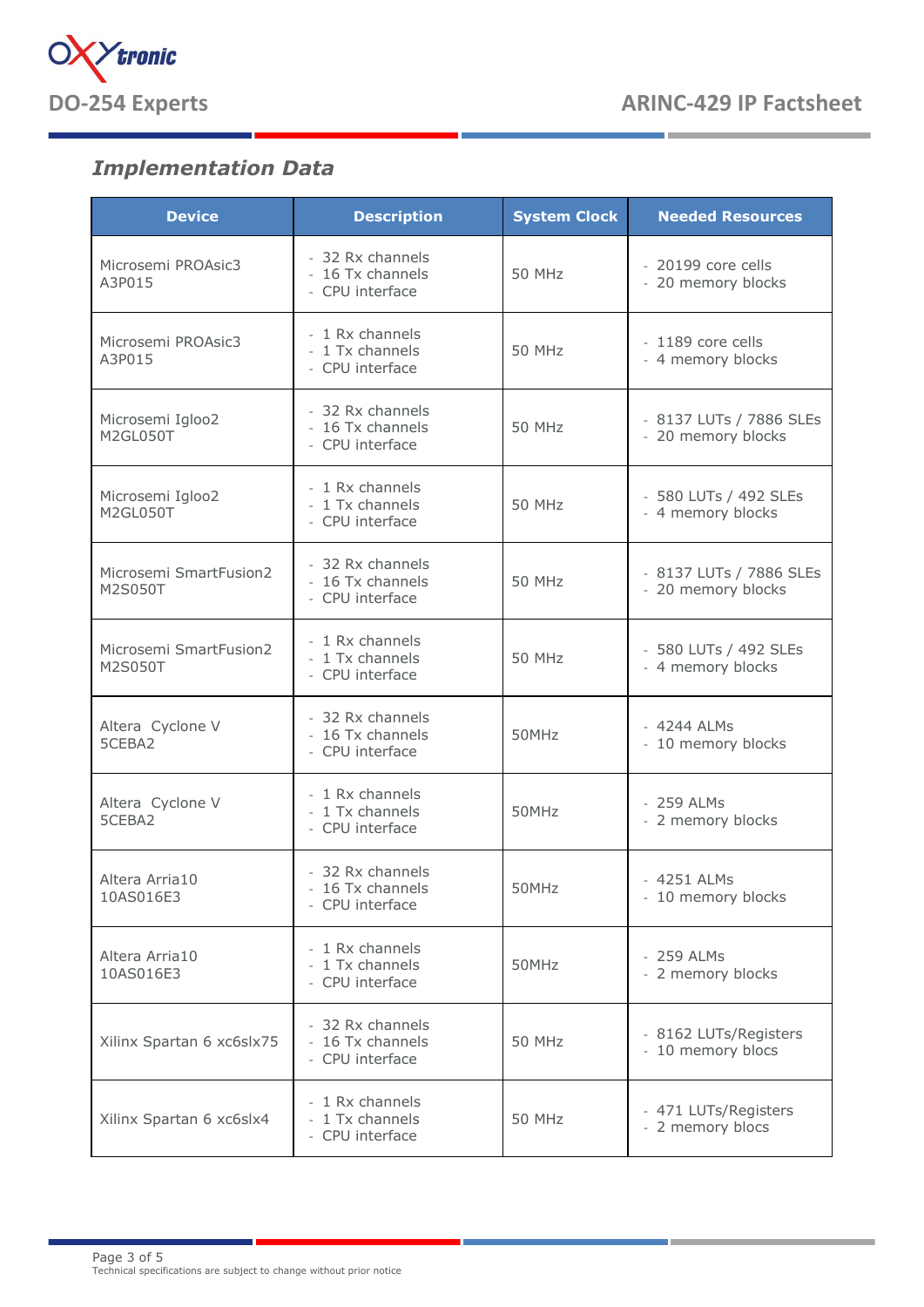

| <b>Device</b>             | <b>Description</b>                                      | <b>System Clock</b> | <b>Needed Resources</b>                    |
|---------------------------|---------------------------------------------------------|---------------------|--------------------------------------------|
| Xilinx Artix7<br>XC7A15T  | - 32 Rx channels<br>- 16 Tx channels<br>- CPU interface | 50 MHz              | - 7727 LUTs/Registers<br>- 10 memory blocs |
| Xilinx Artix7<br>XC7A15T  | - 1 Rx channels<br>- 1 Tx channels<br>- CPU interface   | 50 MHz              | - 461 LUTs/Registers<br>- 2 memory blocs   |
| Xilinx Kintex7<br>XC7K70T | - 32 Rx channels<br>- 16 Tx channels<br>- CPU interface | 50 MHz              | - 8051 LUTs/Registers<br>- 10 memory blocs |
| Xilinx Kintex7<br>XC7K70T | - 1 Rx channels<br>- 1 Tx channels<br>- CPU interface   | 50 MHz              | - 493 LUTs/Registers<br>- 2 memory blocs   |

*[Contact us](http://www.oxytronic.fr/en/contact-us/) for more configuration samples*

### *Service Experience*

Several releases of our ARINC-429 IP Core have been successfully integrated into several FPGA for use in equipment that have been certified by FAA and EASA (DAL-A and DAL-B).

### *Business Model*

Oxytronic proposes a flexible business model adapted to clients' needs and context, with associated design services for any turnkey adaptations.

To ensure certification of your product, Oxytronic delivers an IP tuned to your specification needs. Adjustable features such as number of receiver or transmitter channels, labels, etc… are taken into account into the RTL code and in the DO254 document package as well.

Oxytronic also offers evaluation of the IP on demand.